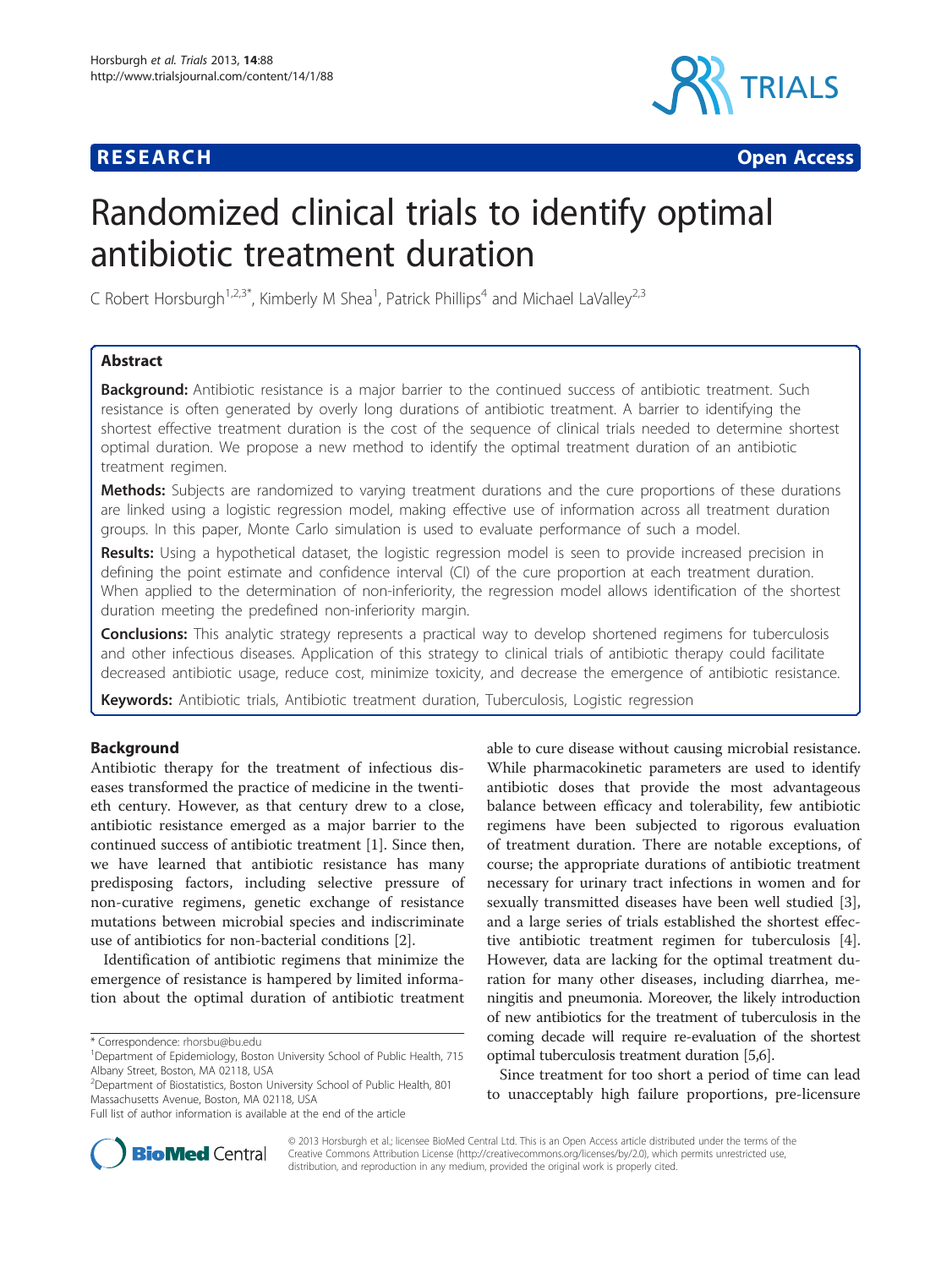drug studies usually target a period of time that is somewhat longer than the likely minimum. Once an initial effective therapy has been established, subsequent trials to assess the effectiveness of shorter durations of the same regimen, or new regimens to treat the same condition, are evaluated in equivalence trials designed to show that the new duration or regimen can achieve a cure proportion that is within a small 'margin of inferiority' of the cure proportion of the accepted standard regimen [\[7](#page-7-0)]. This means that in order for a new duration or antibiotic to be approved for use, there must be sufficient evidence that it is no less effective than the standard regimen by more than a pre-specified amount. Trials that seek to show 'non-inferiority' require, of necessity, large numbers of subjects (N) because the required width of the 95% confidence interval (CI) around the point estimate is often the determining factor. Thus, they are very costly.

The result is that there is strong pressure to conduct studies or trials that evaluate only one treatment duration, since evaluation of multiple durations (d) would require separate study arms for each time period and a total of  $N \times d$  study subjects. To minimize the risk of failing to demonstrate non-inferiority, a single treatment duration that is substantially greater than the theoretical minimum duration required is often selected and these study results are used to establish treatment guidelines. The outcome is that the shortest optimal duration of treatment is almost never identified and we are left in the unenviable position of prescribing antibiotics for longer durations than are likely necessary [[3\]](#page-7-0). The downside of this approach, as clearly identified by Rice [[3\]](#page-7-0), is that every additional day of antibiotic treatment beyond the minimum required to cure disease increases the risk that host flora will develop resistance to the antimicrobial agent, not to mention additional costs to patients and health providers. Therefore, it behooves us to determine the minimum duration of antibiotic treatment of any given infectious disease. An additional incentive to determine the minimum duration of treatment is that for diseases where the duration is substantial, such as tuberculosis, reducing the duration of treatment can substantially reduce cost and increase adherence [[8\]](#page-7-0).

In this paper, we propose use of an alternative clinical trial design to evaluate varying durations of antibiotic regimens for the treatment of infectious diseases within a single trial. This trial design should be particularly useful when the standard of treatment is highly effective and the expected number of treatment failures is small because non-inferiority designs are usually employed for these types of studies. The design that we propose does not reduce the overall sample size necessary to conduct a trial compared to a non-inferiority trial of a single experimental regimen, but takes advantage of the relationship between gradually increasing durations to allow identification of the optimal treatment duration, with modest increase in sample size compared to the traditional evaluation of a single treatment arm.

## Methods

We describe a trial design to evaluate several treatment durations simultaneously, thereby facilitating selection of the treatment duration that best satisfies a set of prespecified criteria. While this could be accomplished by conducting a large clinical trial that includes multiple trial arms of varying treatment durations where each arm is sufficiently powered to produce a stable estimate of the cure proportion for each duration, such an approach would be cost and time prohibitive. Instead, we propose using a logistic regression framework to link the cure proportions from several smaller trial arms of varying treatment durations in order to make effective use of information across all treatment duration groups [[9](#page-7-0)], allowing for the evaluation of several trial arms of varying treatment duration without having to power the study for each individual trial arm.

Our proposed approach utilizes a postulated connection between increasing durations of treatment and subsequent increases in the cure proportion. In this paper, we will assume a linear relationship between the log odds of the cure proportion and the duration of treatment. We believe this is a reasonable, although approximate, relationship to assume for antibiotic treatment. While this is a convenient form for use in logistic regression modeling, other nonlinear relationships could be also considered. The form of the relationship between duration and the outcome could vary by the medical condition and treatment under study, and should be considered in planning for such a trial.

Our goal differs from the objective of a more traditional trial design approach in that we do not wish to compare a single new treatment duration to an existing standard treatment. Instead, we wish to evaluate the effects of several durations of treatment  $(d_1, d_2, \ldots, d_s)$  on the cure proportion C. We propose selection of varying treatment durations that range from the shortest to the longest duration that provides clinical equipoise. The total study sample  $(N)$  would then be randomized into strata (s) equal to the number of treatment durations, and each stratum would then have  $N_1 = N_2 = N_s$  number of subjects. Thus, the trial would yield s proportions, where  $C_1, C_2, \ldots, C_s$  represent the cure proportions in each individual stratum associated with that stratumspecific duration of treatment  $d_1$  to  $d_s$ .

Dividing the population into smaller groups yields an opportunity to gather information about different treatment durations simultaneously. However, the cost of this opportunity is the loss of some of the statistical precision of the cure proportion observed in each stratum, resulting in larger CIs around the point estimates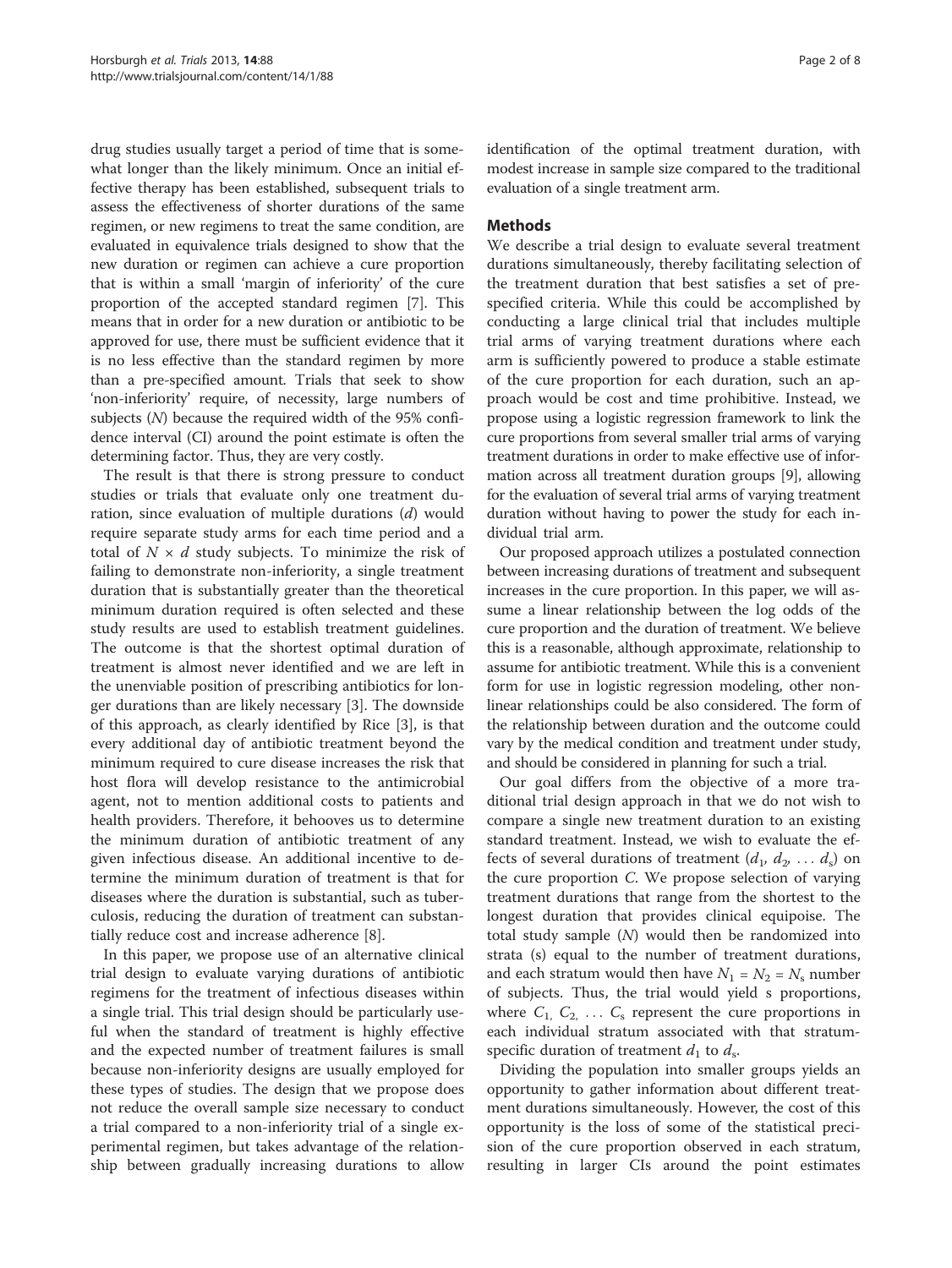obtained within each individual stratum compared to what would have been achieved if all subjects had been in a single stratum and allocated to a single treatment duration. We propose that this loss of statistical precision can be mitigated by utilizing the relationship between treatment duration and cure proportion in a statistical model, thus giving information about the relationship between  $C_i$  and  $d_i$  for a range of i rather than just estimating  $C_i$  for one duration  $d_i$ . The following logistic regression model can be used to relate the duration of treatment to a cure proportion:

$$
\log\left(\frac{P_{ij}}{1-P_{ij}}\right)=\alpha+\gamma d_i
$$

where  $P_{ii}$  is the probability of a cure in patient *j* in duration group  $i$ , and  $d_i$  is the duration of treatment for duration group i. The parameters in this logistic regression model can be related to various quantities of interest for the trial. The parameter  $\alpha$  corresponds to the log odds of a cure without treatment, and the parameter  $\gamma$  corresponds to the log odds ratio for a cure corresponding to an increase in the duration of the new treatment by one unit. While this logistic regression model uses the postulated linear relationship between treatment duration and the log odds of a cure, the model could be changed to reflect other forms for this relationship as needed.

#### Results

## Estimating cure proportion

Estimates derived from fitting this logistic regression model to the hypothetical trial data allow the calculation of the predicted probability (and a 95% CI around this probability) of a cure for selected treatment durations taking into account the estimate of the cure proportion at each of the other treatment durations included in the model. The statistical advantage of this modeling approach is that although the sample size in each individual stratum has been made smaller, the estimate of the cure proportion will be made more precise by using information from the other strata, assuming that the specified model is acceptable. Figure 1 demonstrates this by showing: a. the cure proportion and 95% CI for a hypothetical sample of 100 subjects calculated for each of seven selected treatment durations without consideration of the other strata; and b. the cure proportion and 95% CI for a hypothetical sample of 100 subjects calculated for each of seven treatment durations including the other strata using logistic regression as described above.

## Use of the logistic regression model in conjunction with a control arm to establish non-inferiority

Standard treatment regimens already exist for many diseases. We therefore propose an extension of our approach to include comparison of multiple durations of

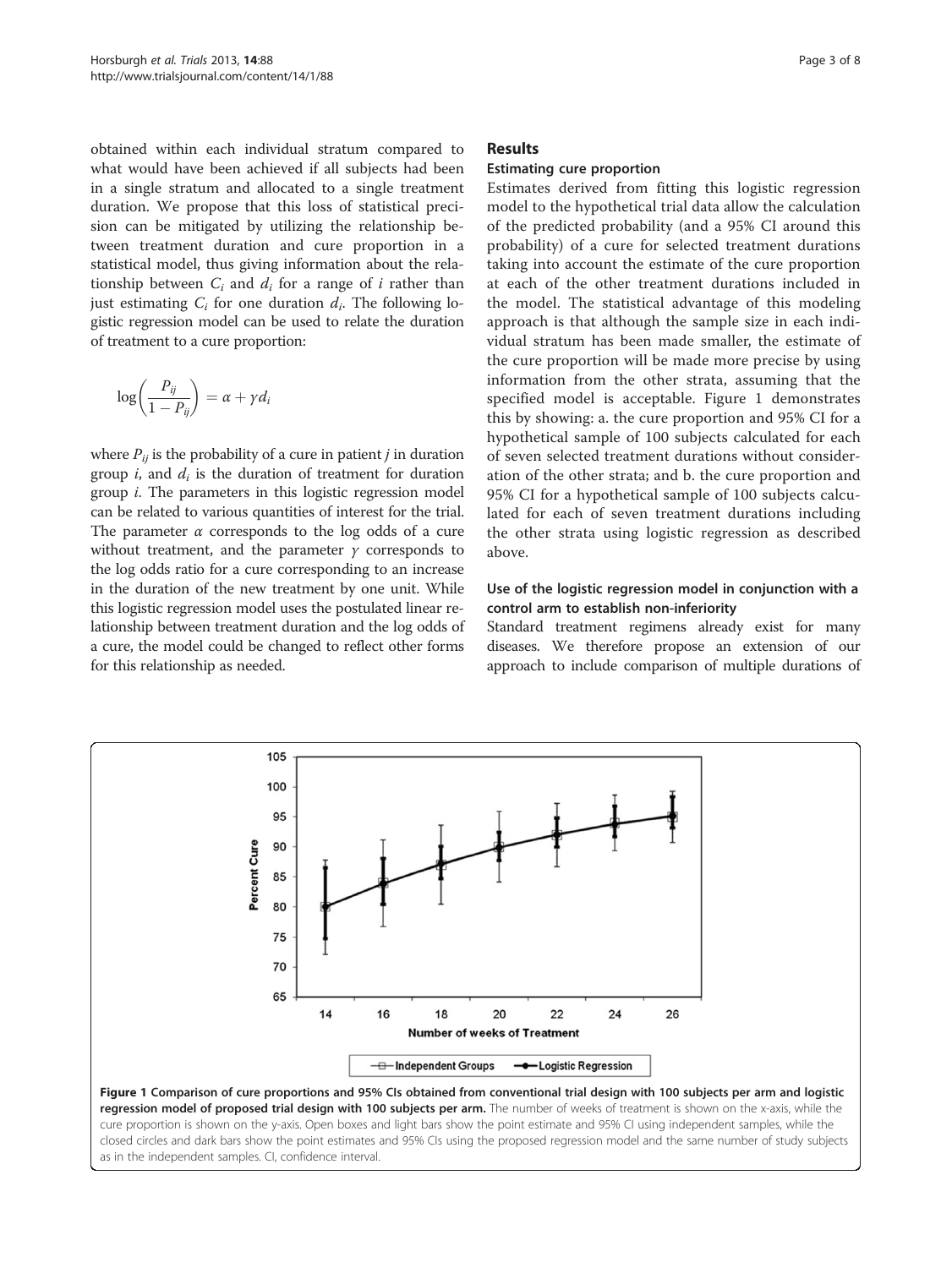treatment to a 'standard' therapeutic regimen using the following logistic regression model:

$$
\log\left(\frac{P_{ij}}{1-P_{ij}}\right)=\alpha+(\beta+\gamma d_i)z_{ij}
$$

where  $P_{ii}$  is the probability of a cure in patient *j* in duration group  $i$ ,  $d_i$  is the centered duration of treatment for duration group  $i$ , and  $z_{ii}$  is an indicator term for type of treatment; the treatment indicator will be equal to 0 for subjects who receive the standard regimen and equal to 1 for subjects who receive any duration of the new regimen. The parameter  $\alpha$  corresponds to the log odds of a cure on the standard regimen. The parameter  $\beta$  is the log odds ratio comparing the cure proportion of the new regimen when  $d_i$  is equal to 0 to that of the standard regimen. We center the values of  $d_i$  at 0 to make  $\beta$  a useful quantity to estimate, which would otherwise be a necessary, but not interpretable, intercept. Finally, the parameter  $\gamma$  corresponds to the log odds ratio for a cure corresponding to an increase in the duration of the new regimen by one unit. In this model, the odds ratio of a cure comparing any duration group to the standard regimen is  $exp(\beta + \gamma d_i)$ where  $d_i$  is the centered duration value for the group. As above, this logistic regression model could be changed to reflect non-linear relationships between treatment durations and the log odds of a cure.

#### Simulation studies

The following is an example of the application of our proposed trial design to a hypothetical clinical trial of non-inferiority whose aim is to identify the shortest duration for tuberculosis antibiotic therapy using new Regimen A that is not inferior to treatment with the current standard regimen. We hypothesize, based on results obtained from animal models and the observed efficacy of Regimen A of killing Mycobacterium tuberculosis in vitro, that durations as short as 14 weeks and as long as 26 weeks could achieve the desired cure proportion, and thus the shortest effective regimen would lie somewhere between these two durations.

A conventional trial might allocate 700 subjects to a standard regimen and 700 subjects to 20 weeks of the experimental treatment, Regimen A. In the proposed trial design, instead of allocating all 700 subjects who receive Regimen A to a single treatment duration, we elect to distribute the 700 subjects as follows: 100 subjects each will receive treatment with Regimen A for 14, 16, 18, 20, 22, 24 and 26 weeks. To compare this to the conventional trial design, we use simulated data to see how the two designs perform under repeated realizations of the data that might be generated under ideal conditions. In particular, we focus on the proportion of simulated trials under each design that are able to successfully

determine the non-inferiority of Regimen A at 20 weeks' duration to the standard regimen.

To simulate the data for these ideal trials, we use the proposed logistic regression model including a standard regimen arm with the following parameter values:  $\alpha$  = 2.2,  $\beta$  = 0 and  $\gamma$  = 0.136. These values were chosen to provide the cure proportions listed in Table [1.](#page-4-0) The data for 10,000 trials were randomly generated for both the conventional and proposed trial designs.

To determine the non-inferiority boundary on the odds scale, we first considered a possible non-inferiority margin for the difference in proportions. If the cure proportion in the control regimen was 0.90, one might consider a cure proportion of 0.85 to be reasonable for a shorter treatment regimen, resulting in a non-inferiority margin of the difference of the cure proportions equal to 0.05. This corresponds to an odds ratio of 0.63 as the margin of non-inferiority. For this example, non-inferiority would be demonstrated if the lower bound of the 95% CI around the odds ratio estimate comparing a given duration of Regimen A to the standard regimen is greater than 0.63.

To provide odds ratio estimates and 95% CIs for the simulated trials we used the LOGISTIC Procedure in SAS (SAS Institute, Cary, NC, USA). In analyses of the proposed trial design the centered duration  $(d_i)$  was included as a linear predictor, allowing the proportion of Regimen A subjects responding at each of the seven durations to influence the width of the CI for all of the odds ratios comparing Regimen A to the standard regimen. Subjects on the standard regimen had their value of  $d_i$  set to 0, and there was no duration included in the logistic regression model for the standard trial design. Figure [2](#page-4-0) shows the results of applying the proposed logistic regression model to data generated in a single simulated trial using the proposed trial design. The odds ratios comparing each treatment duration of Regimen A to the standard regimen are plotted along with upper and lower 95% CI bounds. At 20 weeks' duration, Regimen A would be considered to be non-inferior to the standard regimen as the lower bound of the CI is above the non-inferiority margin of 0.63. In fact, in this particular simulated dataset, all Regimen A treatment durations of 18 weeks or longer would be judged to be non-inferior to the control.

The results from the simulations are shown in Table [2](#page-5-0). This table gives average values across the 10,000 simulations of the predicted cure proportions, log odds of a cure, and standard error of the log odds for both the conventional and proposed trial designs by treatment and duration groups. We see that the standard error of the predicted log odds values for 20 weeks' duration of treatment on Regimen A in the proposed trial is close to the standard error of the log odds for Regimen A subjects in the conventional trial, despite the fact that in the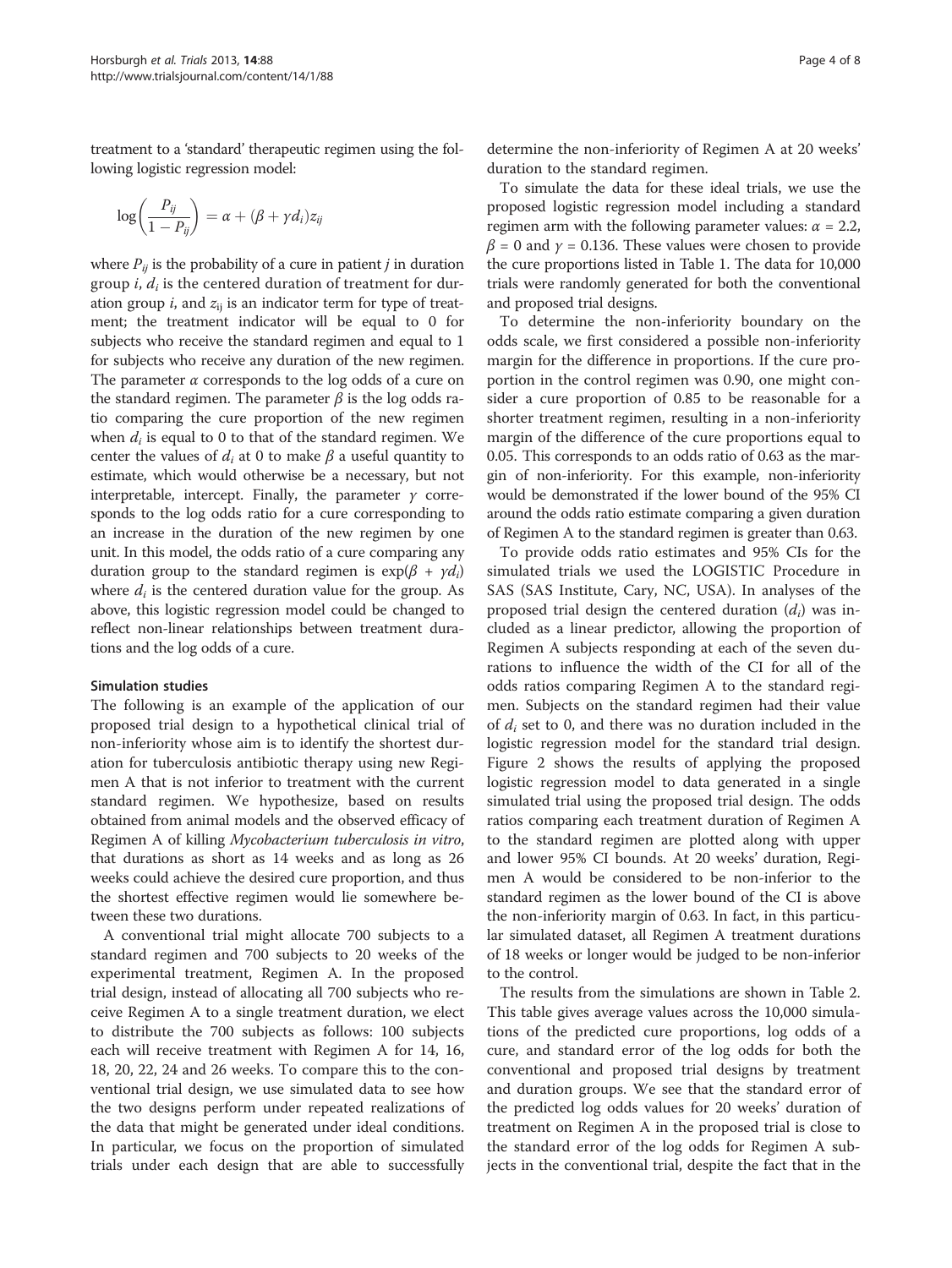| Number of subjects | <b>Treatment duration (weeks)</b> | Cure proportion       |  |  |  |  |
|--------------------|-----------------------------------|-----------------------|--|--|--|--|
|                    |                                   |                       |  |  |  |  |
| 700                | <b>NA</b>                         | 0.90                  |  |  |  |  |
| 700                | 14                                | 0.90                  |  |  |  |  |
|                    |                                   |                       |  |  |  |  |
| 700                | <b>NA</b>                         | 0.90                  |  |  |  |  |
| 100                | 14                                | 0.80                  |  |  |  |  |
| 100                | 16                                | 0.84                  |  |  |  |  |
| 100                | 18                                | 0.87                  |  |  |  |  |
| 100                | 20                                | 0.90                  |  |  |  |  |
| 100                | 22                                | 0.92                  |  |  |  |  |
| 100                | 24                                | 0.94                  |  |  |  |  |
| 100                | 26                                | 0.95                  |  |  |  |  |
|                    |                                   | ----------------<br>– |  |  |  |  |

<span id="page-4-0"></span>

|  |  | Table 1 Cure proportions for 10,000 simulated trials using conventional and proposed trial designs |  |
|--|--|----------------------------------------------------------------------------------------------------|--|
|--|--|----------------------------------------------------------------------------------------------------|--|

conventional trial all 700 subjects on Regimen A are treated for 20 weeks and only 100 subjects receive Regimen A for exactly 20 weeks in the proposed alternative trial design; the subjects treated for other durations in the proposed trial design do provide precision for the predicted probability (and log odds) of a cure at 20 weeks. Table 3 presents the proportion of simulations where non-inferiority was reached in comparing the 20 week duration of Regimen A to the standard treatment. The proportion of simulated trials that achieve noninferiority is 73.4% in the conventional trial design, which is approximately the same as in the proposed alternative trial design, 72.4% ( $P = 0.62$ ,  $\chi^2$  test for independence). However, the proposed design provides substantial additional information about other durations of treatment on Regimen A.

To investigate the role of linearity of duration effect on the design efficiency, we applied the same logistic model to data simulated so that the effect of duration on the log odds of a cure was not linear. To keep the range of cure proportions reasonable, the simulations were set so that the cure proportions matched those of the previous at the extremes provided by weeks 14 and 26 (Table 1). In addition, to prevent biasing the comparisons, the cure rate at week 20 was kept the same as for the standard treatment and the symmetry in the log odds around week 20 was maintained. Log odds values for these new simulations were generated using step functions, and cubic and cube-root polynomials. The simulation using a step function placing most of the log odds at the extreme values (cure proportions of 0.8 for all durations less than 20



connected with the solid line, while the upper and lower 95% CI bounds for these estimates are shown with solid circles connected by dashed lines. The non-inferiority boundary of 0.63 is shown by the horizontal line at that level on the vertical axis. The vertical axis is presented on the log scale. CI, confidence interval.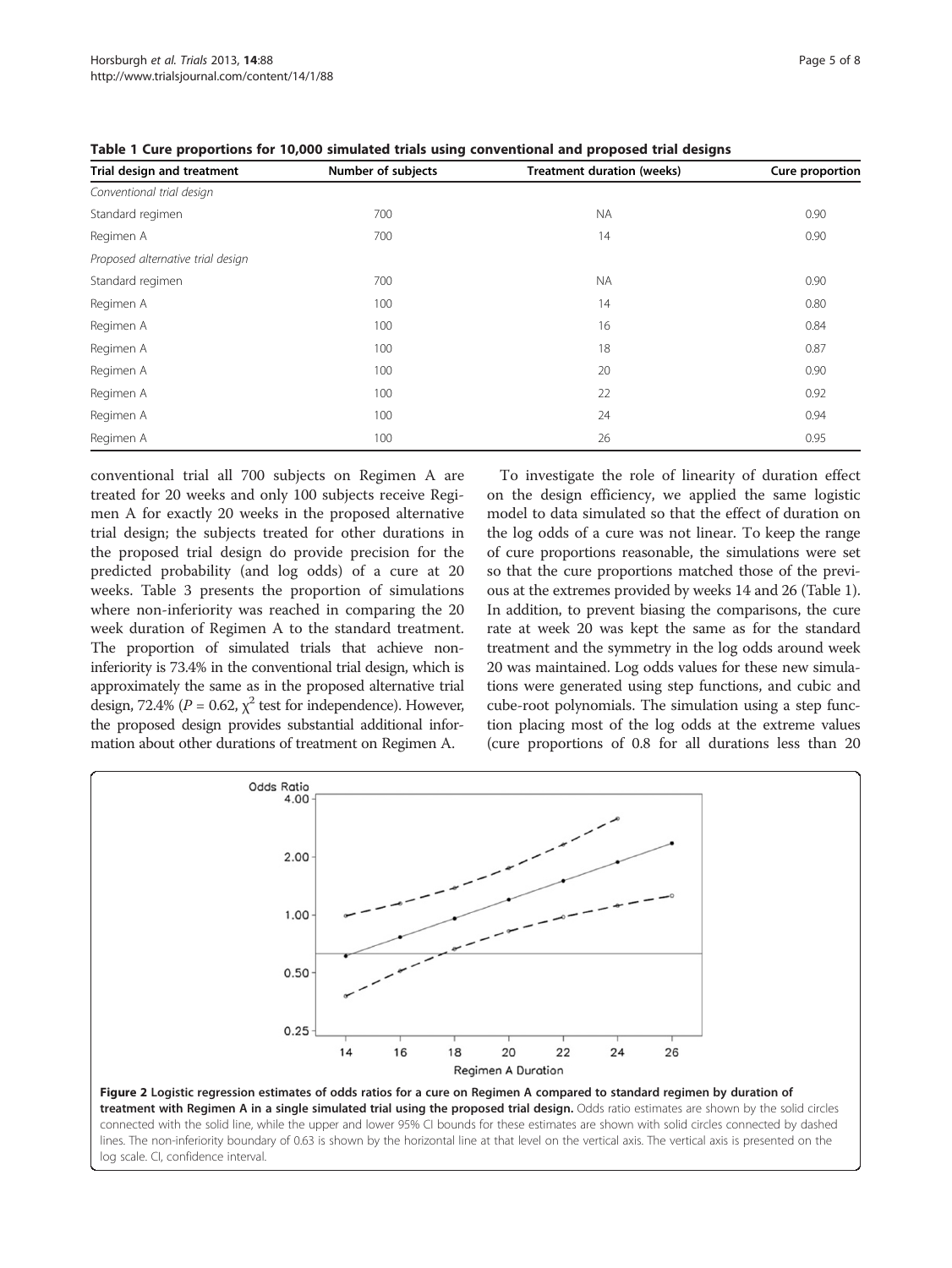|                           |    |       |       | Trial type and regimen Duration in weeks Average cure proportion Average log odds of cure Standard deviation of log odds of cure |
|---------------------------|----|-------|-------|----------------------------------------------------------------------------------------------------------------------------------|
| Conventional trial design |    |       |       |                                                                                                                                  |
| Standard regimen          |    | 0.900 | 2.206 | 0.128                                                                                                                            |
| Regimen A                 | 20 | 0.900 | 2.207 | 0.128                                                                                                                            |
| Proposed trial design     |    |       |       |                                                                                                                                  |
| Standard regimen          |    | 0.900 | 2.207 | 0.128                                                                                                                            |
| Regimen A                 | 14 | 0.799 | 1.390 | 0.190                                                                                                                            |
| Regimen A                 | 16 | 0.840 | 1.665 | 0.146                                                                                                                            |
| Regimen A                 | 18 | 0.874 | 1.939 | 0.125                                                                                                                            |
| Regimen A                 | 20 | 0.901 | 2.214 | 0.136                                                                                                                            |
| Regimen A                 | 22 | 0.922 | 2.488 | 0.174                                                                                                                            |
| Regimen A                 | 24 | 0.939 | 2.763 | 0.225                                                                                                                            |
| Regimen A                 | 26 | 0.953 | 3.037 | 0.283                                                                                                                            |

<span id="page-5-0"></span>Table 2 Predicted cure proportion, log odds and standard error of the log odds by trial type, treatment regimen and duration (average values across the 10,000 simulations)

weeks and cure proportions of 0.95 for all durations longer than 20 weeks) provided the worst results for the logistic regression model. In this simulation non-inferiority for the 20 week duration was attained in 64% of the datasets as opposed to the 72.4% when data were simulated as in Table [1](#page-4-0). The other simulations with non-linear log odds values had non-inferiority at week 20 attained for between 69% and 72% of the simulated data sets.

It should be noted that equal allocation of subjects to the standard regimen group and the combined Regimen A treatment groups (as was done in these simulations) may not provide the most power to show non-inferiority. However, varying the allocation ratio between the standard arm and the seven experimental treatment duration arms did not provide greater power to reach non-inferiority. Varying the fraction of subjects allocated to the standard arm from 40% to 60% resulted in power values between 70.6% and 73.3% in such simulations. The standard arm proportion had to be substantially more extreme to reduce the power to a considerable extent: if 980 subjects (70%) were allocated to the standard arm and the remaining 420 subjects split into the seven treatment groups, power decreased to 65.5%, with similar results obtained from putting 30% of subjects into the standard arm. Although we have not pursued this, there may in some cases be benefit in considering the effect on power of varying the number of patients allocated to the different duration groups.

The proposed method of estimating a point estimate of the cure proportion and the CI around that estimate can be applied to clinical trials to determine non-inferiority of regimens of varying durations to an existing standard course of therapy. In the tuberculosis example, a standard arm consisting of the World Health Organization recommended 6-month tuberculosis treatment regimen would be compared to a single regimen of new drugs, given for several durations. The SAS code used for the

power simulations in this section may be obtained from the authors by request.

## Application of proposed model to superiority comparisons

The proposed design could also be used with randomization to a placebo arm to evaluate new drugs for prevention of tuberculosis disease among infected contacts of persons with multiple-drug-resistant tuberculosis, since no effective treatment currently exists for this condition. Study of a single duration of a new agent that was relatively certain to be successful for this indication would mean that a superiority design could only be employed until a single effective regimen (likely longer than optimal) was identified. After this first successful single-duration trial, all subsequent trials would then need to be non-inferiority studies, greatly increasing the cost and time to identification of the optimal regimen. Instead, we propose studying smaller numbers of subjects randomized to several durations, so that the shortest duration that was superior to placebo could be determined.

## **Discussion**

In this paper, we used the example of tuberculosis to propose an alternative clinical trial design to evaluate varying durations of antibiotic treatment, with the objective of identifying the shortest effective treatment regimen. In the early days of tuberculosis chemotherapy, the Medical Research Council (UK) performed sequential clinical trials to identify the optimal duration of tuberculosis treatment. These trials succeeded in gradually shortening the duration of therapy from 18 to 6 months [[4\]](#page-7-0). However, the process took place over a 30 year period and was complicated by the need to explain why the same regimen could have different performance characteristics in different geographic regions. Most of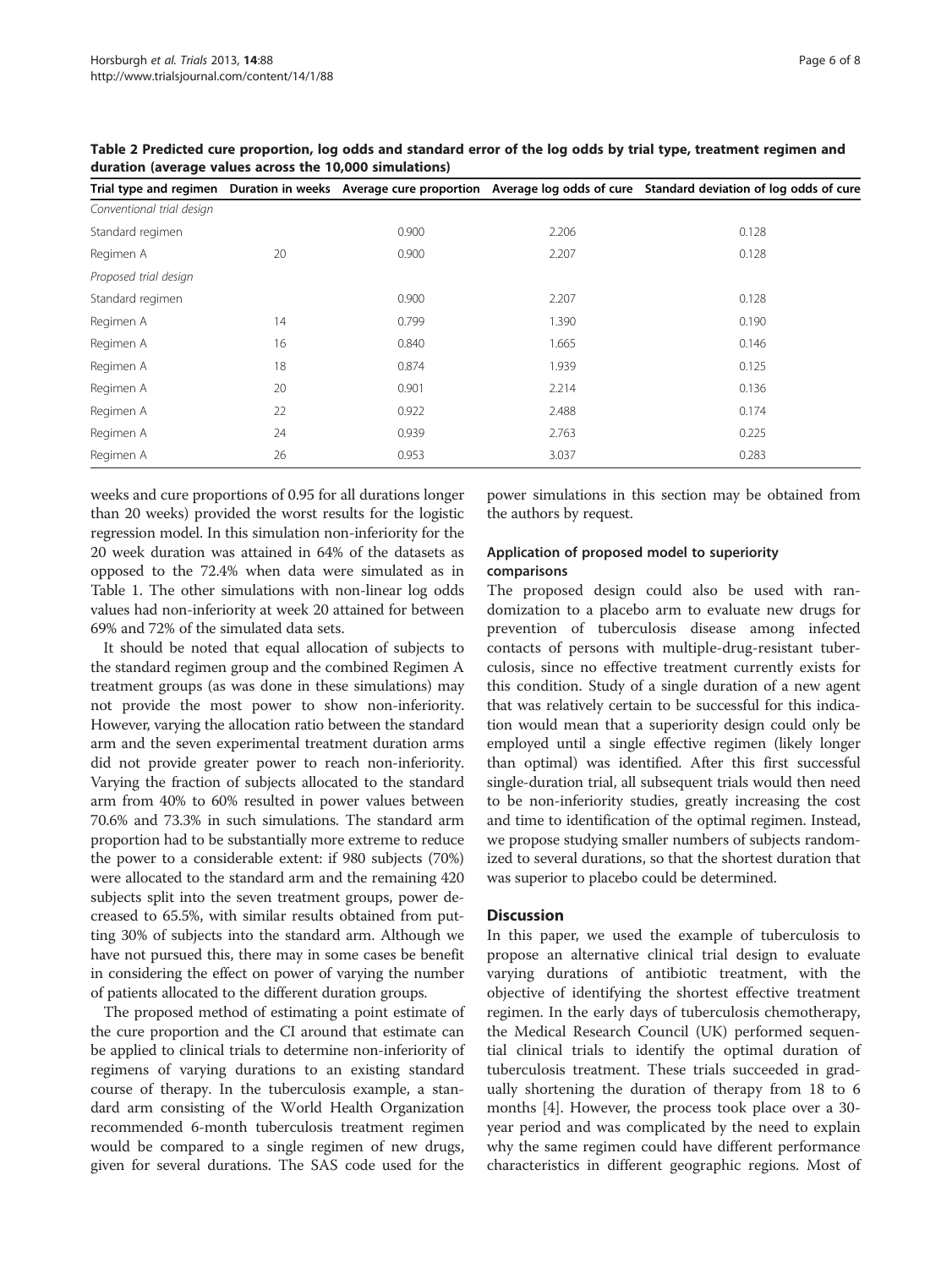the trials were not powered to be definitive, but rather conclusions were reached when data accumulated over a long period of time became compelling. In the current situation, where large multi-site randomized clinical trials have the potential to enroll many patients and answer study questions expeditiously, such an iterative approach is not in the best interests of patients or the medical community. In addition, with several new anti-tuberculosis agents potentially becoming available for study within a few years of one another, the complexity of investigating different durations of each regimen could quickly exhaust both the number of patients and the resources available for such studies.

The proposed analytic strategy could also be applied to investigating the minimal duration of treatment of conditions where current treatment is prolonged and efficacious, but few shorter regimens have been examined, such as endocarditis and osteomyelitis. The impetus for such trials is likely to come from the need to minimize the cost of prolonged treatment, but there are additional benefits to be gained, such as reduction in unintended generation of resistance by continuation of antibiotics for longer durations than necessary. Such risks may be mediated by selection of antibiotic resistance in host organisms other than those that are the primary targets of the antibiotic course (such as commensal gut flora), and thus may be difficult to measure. In settings such as tuberculosis, where resistance is largely generated by antibiotic pressure, it may be possible to measure generation of antibiotic resistance directly, and this could be the primary endpoint of a clinical trial using the type of design outlined here.

The strategy that we describe is analogous to that used to optimize dose–response relationships in phase 1 and phase 2 clinical trials [[10](#page-7-0)]. In such trials, several different doses are studied and the results are modeled to identify the dose that maximizes efficacy with acceptable toxicity. In the current study, we assess several different durations and model the results to identify the duration that maximizes efficacy without unnecessarily prolonging duration. To our knowledge, use of this type of modeling has not been previously described in analyzing results of phase 3 clinical trials. The example that we have given is simple and is meant to demonstrate the concept that simultaneous examination of multiple durations of a single regimen combined with multivariate logistic regression modeling will allow more efficient determination of the optimal duration of treatment. In addition, the results generated can be adjusted to account for measured confounders and imbalances in randomization.

The analytic approach that we have described has several limitations. First, there is a cost in precision associated with studying several durations simultaneously. However, unless there is strong a priori information to

direct selection of the optimal treatment duration, study of a single duration carries substantial risk that the duration will be too brief, and thus not reach the cure target, or too long, establishing a regimen that exposes patients to excess antibiotic and increases the risk of emergence of antibiotic resistance. The method that we have proposed allows efficient use of patient populations to allow studies to determine the optimal duration of therapy without a series of sequential trials, each requiring its own control group. Moreover, there is minimal increase in sample size required to define the optimal duration, since information from each duration contributes to the optimization. Second, like any modelbased approach, our analytic strategy could yield biased results if the relationship between duration and the outcome specified in the logistic regression model for the analysis did not reflect the true relationship. This implies that the relationship between duration and the outcome should be carefully considered prior to the trial, and should be pre-specified in the trial protocol. Since we expect to be examining durations that are near the optimally effective duration, we anticipate that the longest durations studied do not provide additional benefit, whereas the shortest ones studied will be slightly suboptimal. Thus, the slope of the regression line can be expected to be near the top of the duration-response curve and could reasonably be modeled as exponential, or linear on the log scale. Moreover, if this were the case, one could pre-specify use of a linear trend between the log of duration and the log odds of the outcome by replacing the duration  $d_i$  with the  $\log$  of  $d_i$ . Our simulations of possible scenarios where the duration effect was not linear revealed that the method still achieved interpretable results, albeit with some loss of power. Third, the logistic model estimates do depend on adequate counts of events in the different duration of treatment groups, so we would not recommend creating too many duration groups for the experimental treatment. Lastly, we were unable to find existing data from clinical trials that examined different durations of treatment with which to validate our proposed strategy. We invite anyone with access to such data to collaborate with us in such an effort.

## Conclusion

In conclusion, we propose that duration-randomized trials such as this be considered as a practical way to address the urgent need to develop shortened treatment regimens for tuberculosis. Using pairwise comparisons between many different duration groups can, with large enough samples, identify which of the durations employed in the study produced the highest proportion cured, but this approach does not allow one to say anything about durations not employed in the study. In contrast, the regression approach, at the price of some assumptions about the form